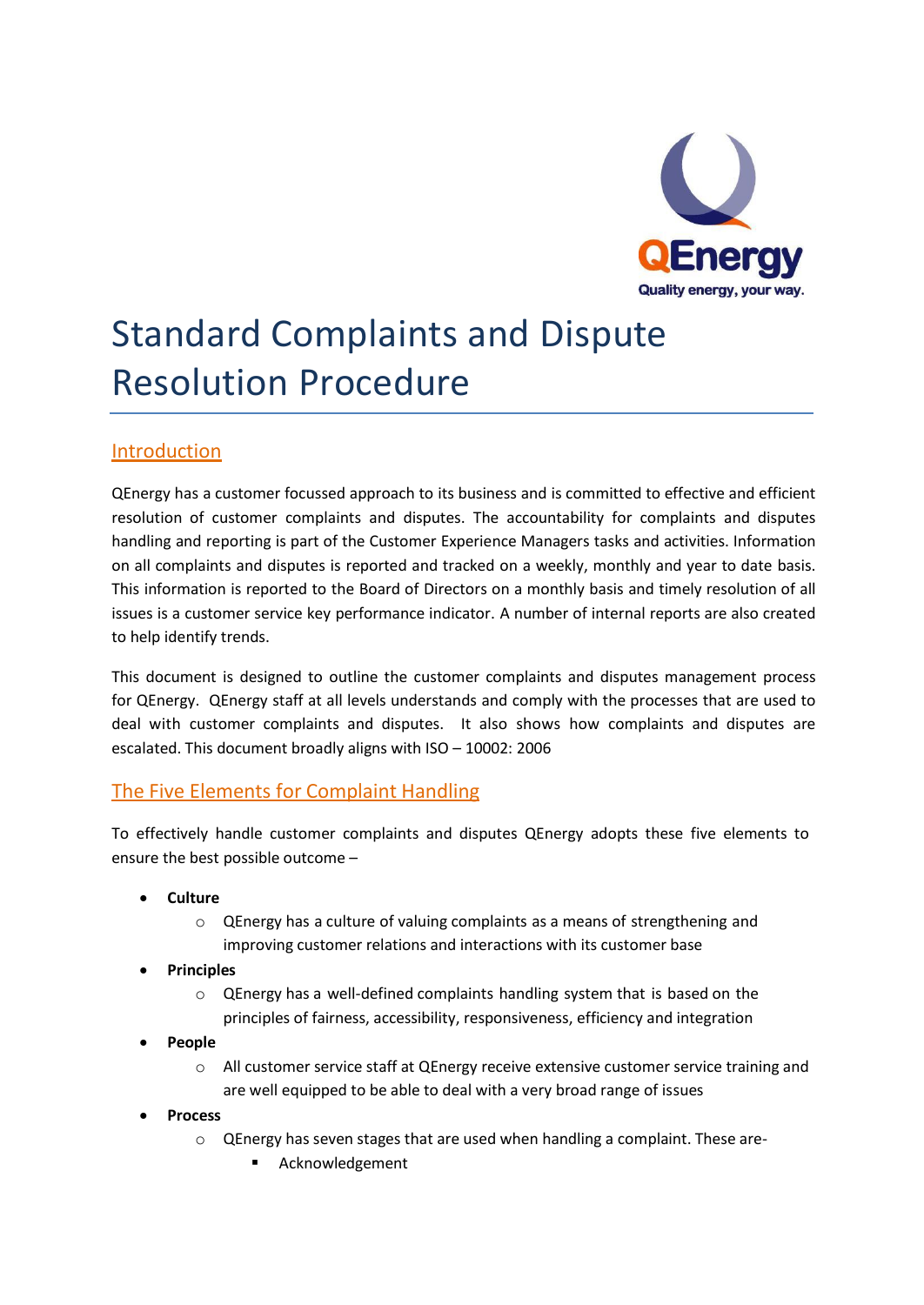

- Assessment
- Planning
- **Investigation**
- **Response**
- **Review**
- Consideration of systemic issues
- **Analysis**
	- $\circ$  QEnergy use all information that is gathered from the complaints system as part of a continual process of improvement and organisational review.

## How are complaints notified by small customers

QEnergy has a number of methods available to small customers for notificatio of complaints including:

- (a) Our customer enquiry line on 1300 698 992 for the cost of a local call from anywhere in South Australia, New South Wales, Queensland and Victoria.
- (b) By facsimile on 1300 887 162.
- (c) Via our website at [www.qenergy.com.au](http://www.qenergy.com.au/) by submitting an online form.
- (d) Via our email a[t service@qenergy.com.au.](mailto:service@qenergy.com.au)
- (e) By mail at QEnergy Limited, Customer Experience, P.O. Box 3043, South Brisbane, Qld 4101.

The above methods of notification of complaints are:-

- Verbally advised to customers;
- Contained in our Customer Charter;
- Set out in our Contract with the Customer; and
- Available on our website.

# The Handling of Complaints and Response Time for Complaints

As outlined in the Five Elements for Complaint Handling set out above, QEnergy has a well-defined and documented complaints and disputes resolution process. The process is one that allows for continual improvement and ensures that all complaints are tracked and maintained in an efficient and effective way.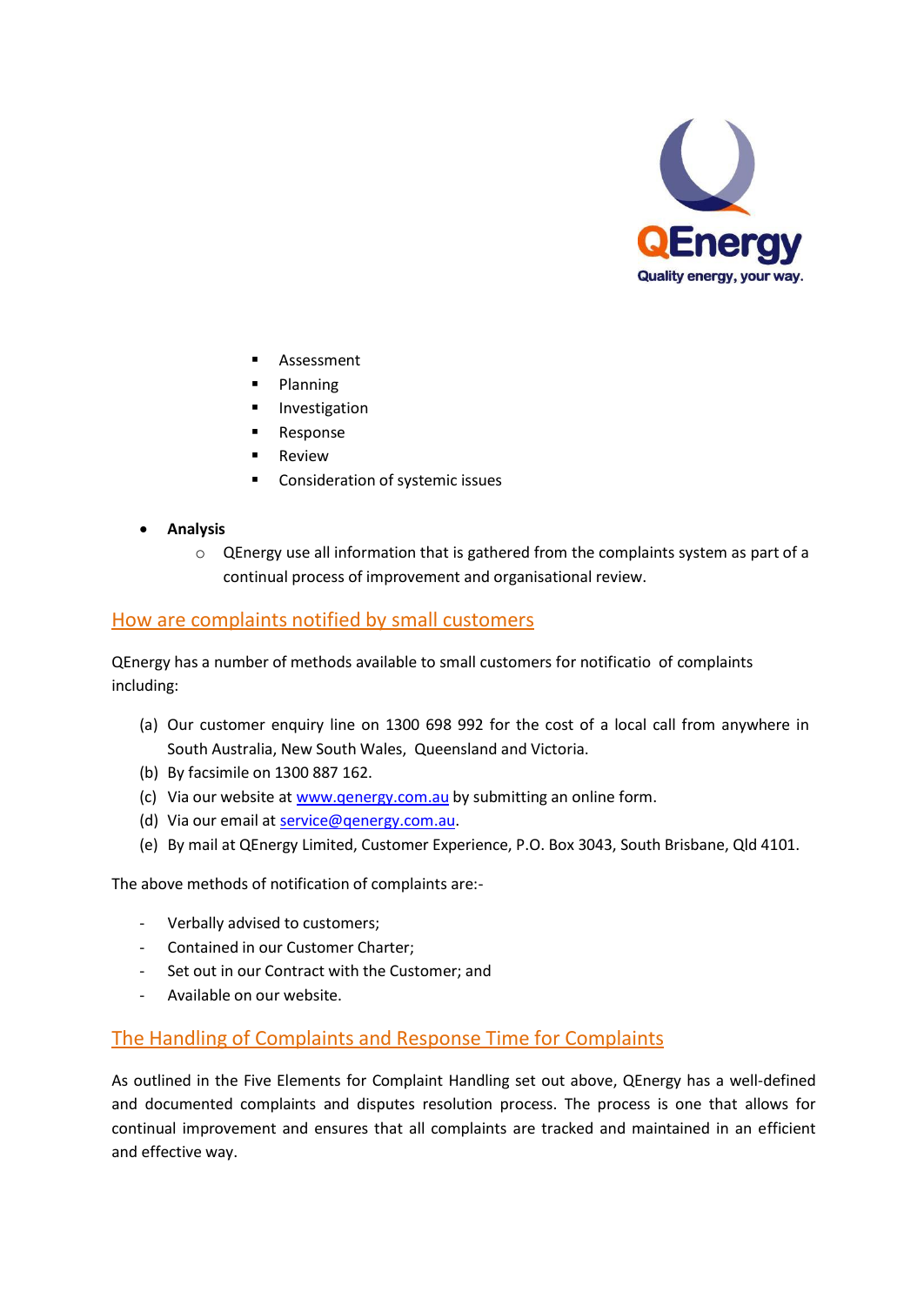

Each of the steps is designed to allow for all types of complaint whether they are complicated or simple. Some of the steps can be removed if the nature of the enquiry is simple.

| Step 1 | Acknowledge the complaint in a timely manner                    |
|--------|-----------------------------------------------------------------|
| Step 2 | Assess the complaint and assign it a priority                   |
| Step 3 | Plan an investigation into the issue                            |
| Step 4 | Investigate the issue                                           |
| Step 5 | Respond to the complaint and ensure that the decision is clear  |
| Step 6 | Follow up any customer service concerns                         |
| Step:  | Consider if there are any systemic issues and accurately report |

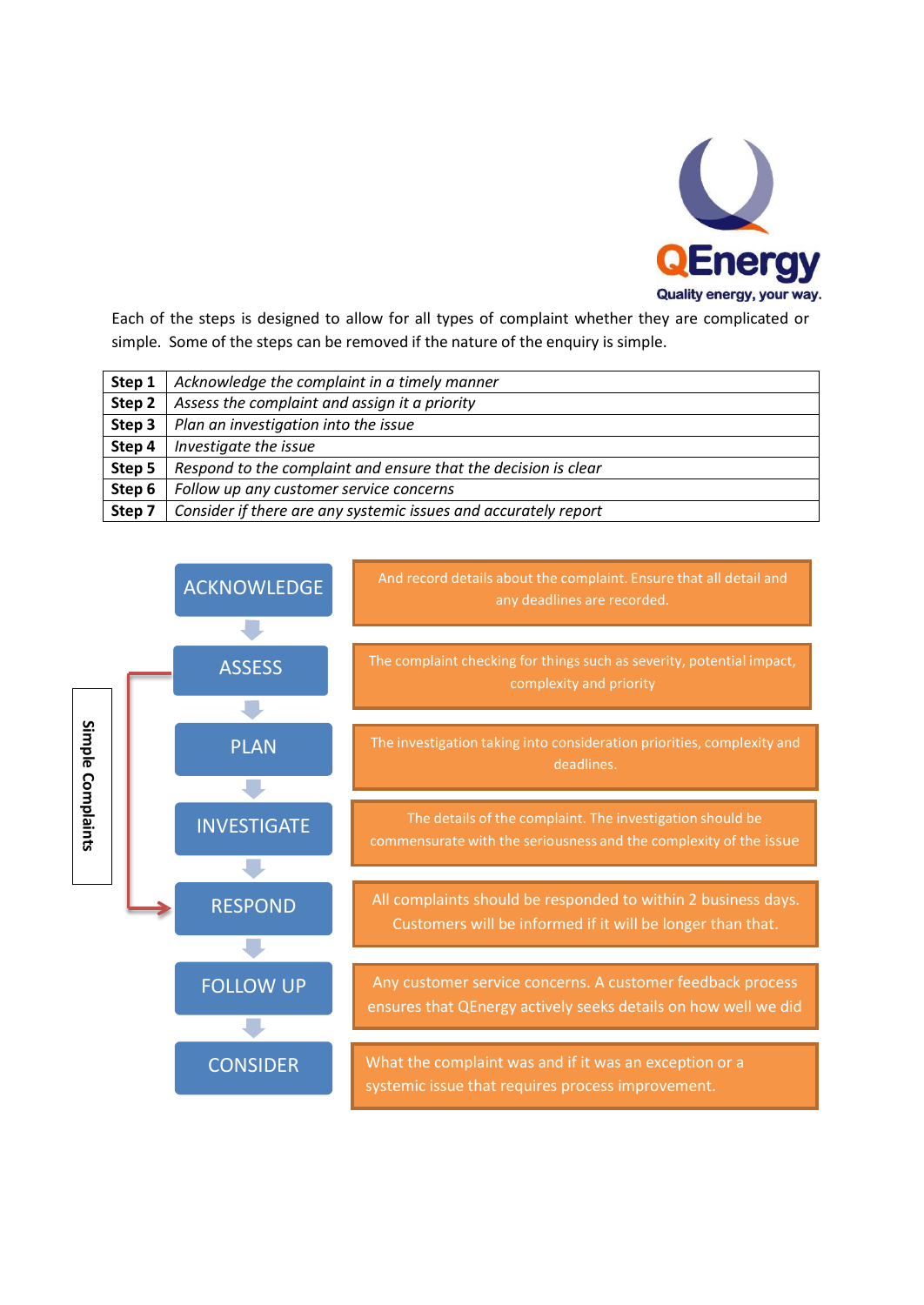

## Methods of Response

QEnergy believe in old fashioned customer service and we pride ourselves on providing real Customer Service Representatives for our Customers to speak to in the event that there is a complaint or dispute.

This means that the main method of response to customer complaints or disputes by QEnergy will be telephone contact by one of our expert Customer Service Representatives. However, we are guided by the preferred method of response if one is indicated by the customer such as by email or in writing.

#### Escalation Process and referral to the Industry Ombudsman

The escalation process is to ensure that customers are aware of how QEnergy handles their complaint. It outlines how we attempt to resolve the issue at the first point of contact and gives them an understanding of what steps to go through if they feel that their issue has not been adequately addressed.

First call resolution is a Key Performance Indicator for the QEnergy customer service team.

#### **First Level Resolution -**

QEnergy's frontline staff is committed to providing a response at the first point of contact -